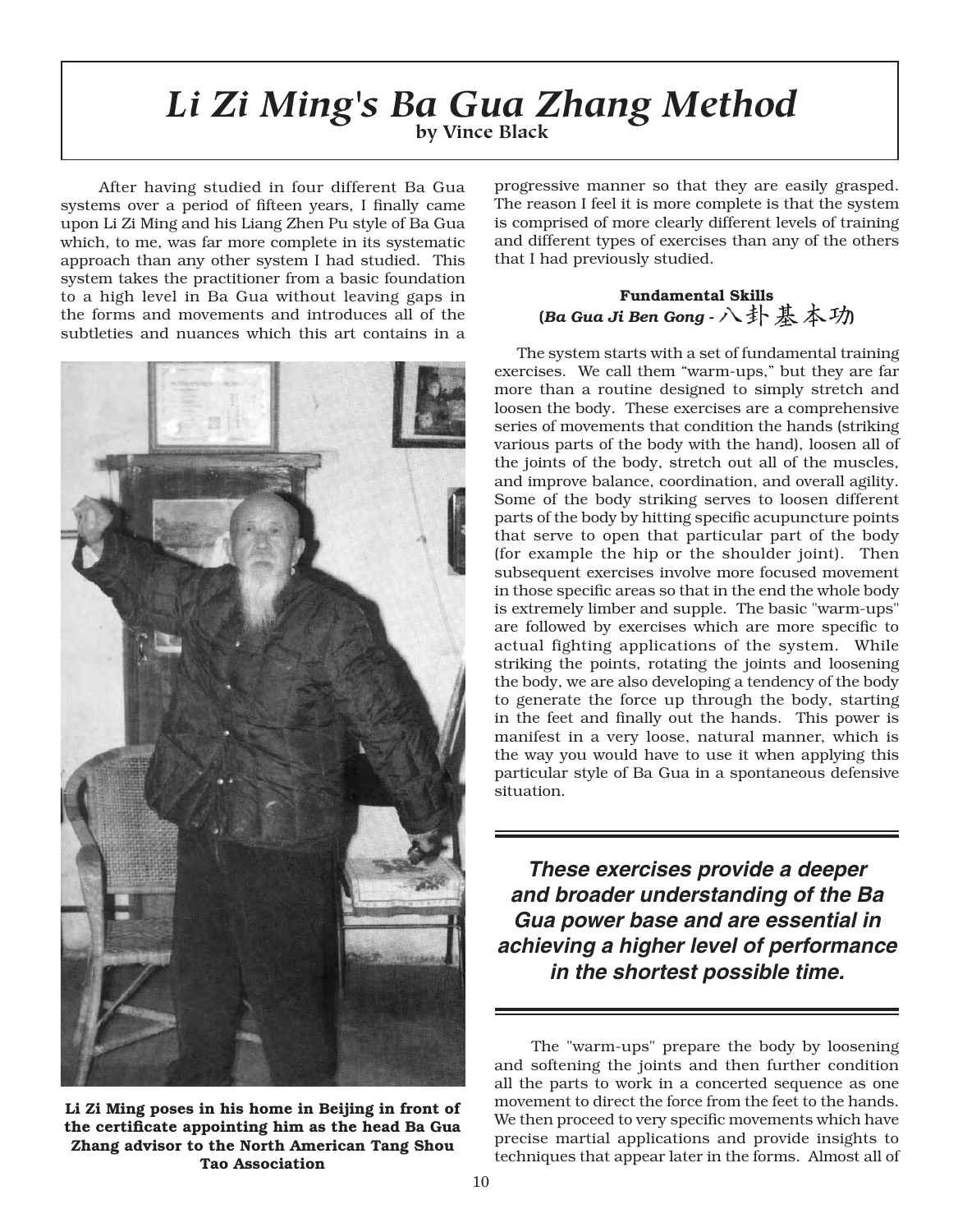our warm-up exercises have some martial application, however, some are more abstract than others.

In going through one full session it is not difficult to see how the practice of these exercises leads to very realistic application of the martial technique. All of the slapping and striking of the hands on the body, arms, legs, and on each other, serve to condition the edges of the hand and the palm because those are the same striking surfaces we will be using to hit the opponent. So in many of the exercises we strike our own body in various places to develop the timing and actual striking surfaces and thus we tend not to use bags, punching boards or any of that kind of thing.

**This system takes the practitioner from a basic foundation to a high level in Ba Gua without leaving gaps in the forms**  and movements and introduces all of the subtleties and nuances which this art contains in a progressive manner so **that they are easily grasped.** and movements and introduces an or are comance in a progressive manner set that they are easily grasped.

bracing of the body for a particular kind of strike and

development of a particular type of a particular type of power. There will be a particular type of power. There will be a particular type of  $\alpha$ Following the basic loosening exercises, which include striking and kicking, we progress to a series of exercise sets, containing three or four complex movements in each set, which work from a simple to a more complex level of performance. Each set uses the same line of movement in the body and the same type of whipping of the body, or coiling of the body, or bracing of the body for a particular kind of strike and development of a particular type of power. There will usually be three or four exercises in a sequence and they build one upon the other so that one can see the foundation and how there is a systematic progression from one technique to the next. It is the same kind of power, or same kind of body movement, which generates the force in each exercise in a given set. After several of these sets, which include lateral movements, frontal movements, frontal to lateral, and lateral to frontal types of strategies we later take that kind of flowing connected motion and application of power into the forms themselves. These exercises provide a deeper and broader understanding of the Ba Gua power base and are essential in achieving a higher level of performance in the shortest possible time. The Constant Properties and

## (Ding Shi Ba Zhang - 定式入掌)

After refining the warm-up drills and power development exercises as described above, we move on to circle walking exercises. Some of these are just simple ways of stepping and moving on a circle to



Li Zi Ming showing students how the Ba Gua Zhang sword techniques can be used against a spear

build leg strength and balance. This leads to the eight postures (also called *Ding Shi Ba Zhang. "*These" particular exercises form a foundation of moving in a circular manner and holding the upper body in a fixed posture while the lower body continuously moves. The purpose of holding the upper body is to open the tendon-muscular meridians of the back and the sides so that the flexibility of the body increases and enables one to move quickly from one of these postures to the fixed posture walking, or the Ba Gua nei gong  $(\nabla \cdot \vec{y})$ next as well as to other postures from the "old eight palms" and Li's "dragon palms" and other forms in the system. The practitioner learns how to change from one strategy to the next very quickly to adjust to the moves of the opponent.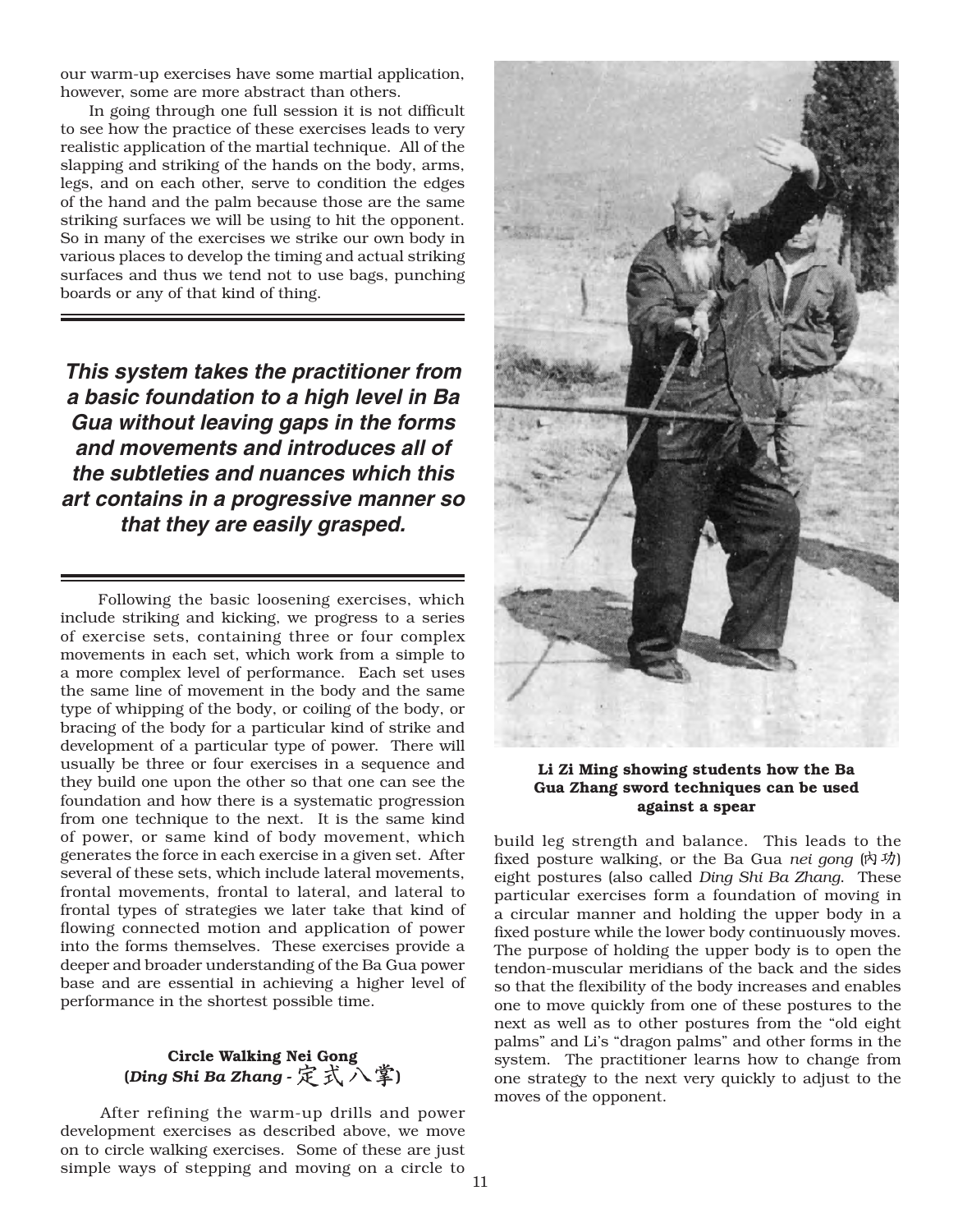

from the "Old Eight Palms" form on his student **Chris Quayle** 

#### (Lao Ba Zhang -  $\mathcal{X} \wedge \mathcal{F}$ ) the Old Eight Palms in the lower while developing in the lower stability in the lower stability in the lower stability in the lower stability in the lower stability in the lower stability in the lower stability in the lowe

foundation through the practice of the warm-up exercises and the *nei gong* palms practice, we go to practice the "old eight palms" form. This form starts to integrate the upper body changes. In the *nei gong* palms we hold the upper body static in fixed postures<br>to "open it up" while developing stability in the lower<br>body and power in the waist from the stepping and leg<br>movement. Execution of the "old eight palms" adds the<br>uppe to "open it up" while developing stability in the lower body and power in the waist from the stepping and leg movement. Execution of the "old eight palms" adds the After opening the body and achieving a stable upper body movements which then results in whole body changes. These eight changes are basic in design, however they have sequences and combinations of fighting strategies woven into them that may not be apparent to the casual observer. In the "old eight palms" practice, the linear movements of the warm-up foundation through the practice of the warm-up<br>exercises and the *nei gong* palms practice, we go to<br>practice the "old eight palms" form. This form starts<br>to integrate the upper body changes. In the *nei gong*<br>palms we hol exercises tie in with the nei gong palms and start to become a whole body strategy or whole body technique on a circular format. So we first study the straight line movements of the warm-up exercises and then execute the circular movements of the *nei* gong palms

circular format where the body is beginning to execute complex martial strategies. Palment Continuous Linking Palment Continuous Linking Palment Continuous Linking Palment Continuous Linking Pa and then start to combine all of these things on a we and then start to combine all of these things on a<br>*c*ircular format where the body is beginning to execute

#### Ba Gua Continuous Linking Palm (Ba Gua Lian Huan Zhang - 八 卦 遑 塚 孚)

point where the practitioner is somewhat proficient, we add some other intermediate forms, such as *lian* huan (continuously linked) Ba Gua Zhang, which is a attacks, left and right attacks, forward and backward attacks, moving upward attacks and coming over the top attacks. We string all of these things together very smoothly so that people can use these links, After working with the "old eight palms" to the like master links in a chain, to break off from one application, and strategy change according to the huan (continuously linked) Ba Gua Zhang, which is a<br>particular series of exercises that combine high and low<br>attacks, left and right attacks, forward and backward<br>attacks, moving upward attacks and coming over the<br>top atta particular series of exercises that combine high and low of which Li was always enthusiastic to demonstrate, we introduce students to the basic premise of lock and throw with a two person drill known as "chain of direction of stepping, weight shifting, and the fine points of the locks themselves to build proper response strategy and smoothly flov patterns for inside fighting. Elbow Training. ce students to the basic prem<br>with a two person drill known a<br>links or eight links. This exercis<br>f stepping, weight shifting, ar.<br>e locks themselves to build prope<br>inside fighting. application, and strategy change according to the<br>opponent's actions. On developing our grappling aspect,<br>of which Li was always enthusiastic to demonstrate,<br>we introduce students to the basic premise of lock<br>and throw wit

#### $E$ lbow Training  $\sum_{n=1}^{\infty}$ (Ji Ben Zhou Fa -  $\&$   $\wedge$   $\wedge$   $\forall$   $\forall$ ,

After the *lian huan ba gua zhang* we then go to forms such as "thirteen elbows" which offer some training and possibilities when applying Ba Gua at an elbow striking range. This training uses linear as well as circular movements to achieve a practical understanding of the inside fighting scenario. Training also includes tactics of moving in to and out of the close range positions. After the student learns how to perform and apply the elbow striking form, we then teach the 64 linear  $\alpha$  postures,  $\alpha$ 

#### The 64 Linear Postures

The 64 postures of the linear system came to us through Guo Gu Min, who was one of Li Zi Ming's senior brothers in Liang Zhen Pu's Ba Gua. These attacks are very specific in strategy within the details of the hand positions, locks, throws, breaks, and point attacks. These attacks are sequenced in logical patterns of progression that predict an opponent's move if he were able to escape the first move. In other words, each move of the sequence is a counter to an opponent's escape from the previous move. We learn to stay on the opponent in a very aggressive manner so that we never give the opponent a chance or an opening after we initiate our first attack. The 64 postures are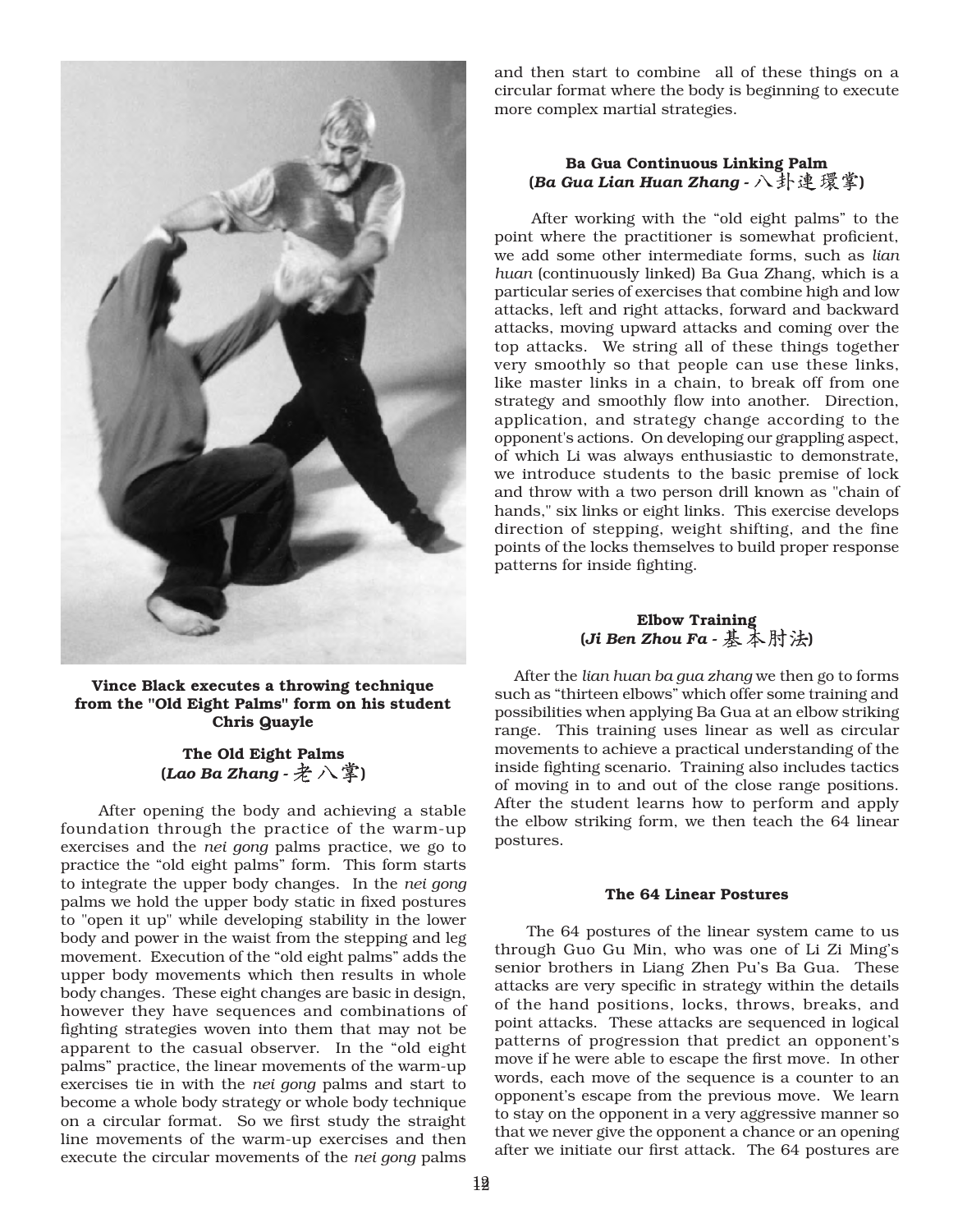in sequences of this manner. They can be practiced against each other and recombined in other similar two-person practice.  $\overline{\mathcal{L}}$  and  $\overline{\mathcal{L}}$  and  $\overline{\mathcal{L}}$  and  $\overline{\mathcal{L}}$  and  $\overline{\mathcal{L}}$  and  $\overline{\mathcal{L}}$  and  $\overline{\mathcal{L}}$ in sequences of this manner. They can be practiced

#### The Dragon Palm  $\Gamma$  interpretation is the state form has a quality all of  $\Gamma$  all of  $\Gamma$  all of  $\Gamma$  all of  $\Gamma$  all of  $\Gamma$  all of  $\Gamma$  all of  $\Gamma$  all of  $\Gamma$  all  $\Gamma$  all  $\Gamma$  all  $\Gamma$  all  $\Gamma$  all  $\Gamma$  all  $\Gamma$  all  $\Gamma$  all  $\Gamma$  a **is outer than in the flavor of the flavor field of the flavor field of the flavor field of the flavor field of**

Following the sequence of the 64 postures, we then go to the complex and comprehensive forms such as Li Zi Ming's dragon palm. The dragon palm combines elements of all of the other forms onto the circular tormat. It is a quite extensive form which combines the greater percentage of the whole system into one complete format. While this form has a quality all of its own, it also takes everything back to the flavor first experienced in the warm-up exercises.

We also have numerous two-person practice sets in Li Zi Ming Ba Gua that one will practice to varying degrees of intensity depending on your skill and your partner's skill and amount of time you've worked together. We begin by walking very casually through movements in a soft style manner where we move through different types of locks and positioning ourselves for different kinds of throws. It is kind of like a Ba Gua push hands exercise, but it is more than push hands because it is more free form. There is not a limited list of locks, throws, or techniques. This exercise is without limit as to what you can be practicing. It gives one insights into how to develop subtlety and hide your intention as you set people up for different kinds of tactics.

#### Ba Gua Weapons

In addition to the solo forms and two-person exercises, we also have weapons sets such as the large Ba Gua broadsword and the large Ba Gua straight sword. While there are very applicable straight sword and broadsword fighting maneuvers one will learn in the execution of these forms, training with these heavy weapons also conditions strengths and strategies applicable to unarmed combat. We use these weapons to provide something like a resistance training or weight training type of method to develop greater strength and more proper connection as we move through the postures.

When compared to the large straight sword movements, the movements of the large broadsword are typically executed with the weapon extended farther away from the body. By having the extended weight outside our own body's reach and having to accommodate that resistance, the grip of the hand gets very strong and the shoulder connection develops. But even beyond that, practice with this weapon gives us a more finite way of focusing on precise foot movements. When we are moving through a form and we have the kind of resistance that this weapon provides, it can simulate someone having a hold on our wrist or arm,

or our holding someone else, and we begin to develop a "teel" for the limits of our own movement, stability, and balance in terms of our body's relationship with our foot position and the position of the opponent. It gives us insight into how to consolidate our whole body movement in regards to our footwork.

Our sword work for the large double edged sword is similar in design. The movements related to the sword are much more "inside" as they work close to your own body and entail more intricate twisting and turning. This set also develops more of a countering nature. In other words, this sword set develops the strengths and strategies of breaking free of an opponent who has grabbed you. When they seize you, you can learn to walk out of their movements and get in a position for counterattack. The sequence of the form dictates that you be conscious of correctly moving clear of the opponent's ability to continuously lock you as you evade.  $It$ develops a kind of movement that requires



Li Zi Ming Ba Gua practitioner Chris Quayle works with the large Ba Gua Broadsword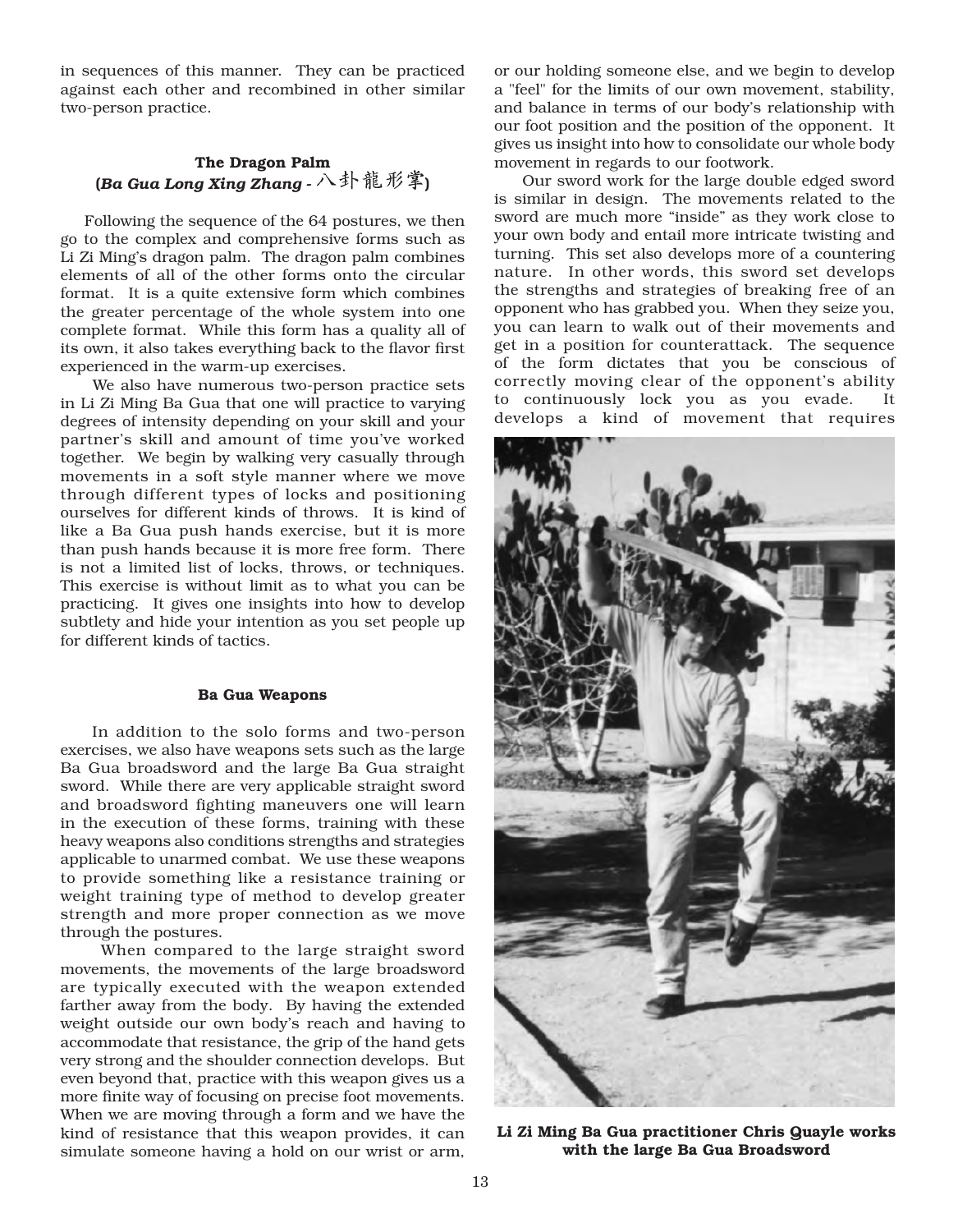# you to be mindful of where you to be mindful of where you to be mindful of where you to be a state of where you to the blade because you have to be and and around the blade because in and around the second state of the second the weapon of the weapon of the weapon of the weapon of the weapon of the weapon of the weapon of the weapon named Chang Jie Miao (The Rooster Knives<br>The Rooster Knives and the Chicken Claw Knives are two of the spcialty weapons used in Li Zi Ming's Ba Gua. *Yong Zheng Jian Xia Tu (***Li Zi Ming Style Ba Gua Speciatly Weapons** Each system of Ba Gua Zhang has small double knives of this nature, the most popular being the cresent moon

#### The Rooster Knives

### The Rooster Knives **The Chicken Claw Knives**

also are required to control this heavy blade in a precise and the form of the form during execution of the form develops are form, the form of the form of the form develops of the form of the form of the form of the form of the form of the form of the form of the form of the form Each system of Ba Gua Zhang has small double knives of this hature, the most popular being the cresent moon The Rooster Knives and the Chicken Claw Knives are two of the spcialty weapons used in Li Zi Ming's Ba Gua.<br>Each system of Ba Gua Zhang has small double knives of this nature, the most popular being the cresent moon<br>swords  $\Box$  effectively employed in combination with Ba Gua's tight circling and turning motio **Example 18 Service Scheme Scheme Scheme Scheme Scheme Scheme Scheme Scheme Scheme Scheme Scheme Scheme Scheme Scheme Scheme Scheme Scheme Scheme Scheme Scheme Scheme Scheme Scheme Scheme Scheme Scheme Scheme Scheme Schem The Chicken Claw Knives**<br>
vo of the spcialty weapons used in Li Zi Ming's Ba Gua.<br>
this nature, the most popular being the cresent moon<br>
many cutting edges facing in numberous directions are<br>
rcling and turning motions.<br>

you to be mindful of where your body is in relation to the blade because you have to walk in and around the blade as you move throughout the form. Since you also are required to control this heavy blade in a precise manner during execution of the form, the form develops your wrist strength to a great degree.

There are many more exotic weapons in Li style Ba Gua both long and short, double and single. However, the most distinctive and practical are the double knives we refer to as the "rooster knives" and an adaptation of them called the "chicken claw knives." The rooster knives have an interesting history. These knives were basically unknown until someone plundered Dong Hai manner during execution of the form, the form develops<br>your wrist strength to a great degree.<br>There are many more exotic weapons in Li style Ba<br>Gua both long and short, double and single. However,<br>the most distinctive and Chuan's tomb around 1910 and his original knives were stolen and sold in a pawn shop at the antique alley in Beijing. At that time, no one publicly recognized

the weapon or knew how to use them. Later, a man and while he couldn't use them himself, he brought them to public notice by writing about them in his book **)**<br> **(Claw Knives**<br>
used in Li Zi Ming's Ba Gua.<br>
ular being the cresent moon<br>
in numberous directions are<br>
s.<br>
v to use them. Later, a man<br>  $\delta$  傑淼) identified the weapons<br>
se them himself, he brought<br>
vriting about the this hattle, the most popular being the cresent moon<br>many cutting edges facing in numberous directions are<br>rcling and turning motions.<br>the weapon or knew how to use them. Later, a man<br>named Chang Jie Miao ( $\oint \mathcal{R} \mathcal{R}$ Ging dynasty sword hero. While he didn't mention **The Chicken Claw Knives**<br>vo of the spcialty weapons used in Li Zi Ming's Ba Gua.<br>this nature, the most popular being the cresent moon<br>many cutting edges facing in numberous directions are<br>rcling and turning motions.<br>the Dong's name, he referred to his weapon as the Zi Mu )<br>Ins.<br>
ow to use them. Later, a man<br>
(常傑淼) identified the weapons<br>
use them himself, he brought<br>
v writing about them in his book<br>
(雍正劍俠圖), a book about a<br>
ero. While he didn't mention<br>
red to his weapon as the Zi Mu<br>
( Son Rooster Claw Paired Axe." Liang Zhen Pu refered to this weapon as a Rooster Claw Yin Yang Blade ( 鷄爪陰陽鋭 - Ji Zhao Yin Yang Rui). The rooster knife was a favorite of Liang Zhen Pu and both he and his student Guo Gu Min had their own variations of this Yong Zheng Jian Xia Tu (#  $\mathbb{L}$   $\mathbb{R}^{1}$  (\*  $\mathbb{R}^{1}$ ), a book about a Ging dynasty sword hero. While he didn't mention Dong's name, he referred to his weapon as the Zi Mu Ji Zhao Yuan Yang Yue ( $\mathbb{R}^{4}$ ,  $\mathbb{$ weapon (Guo Gu Min's was the "chicken claw knives") which apply the same basic 24 moves as they were enumerated by Dong Hai Chuan and integrate them in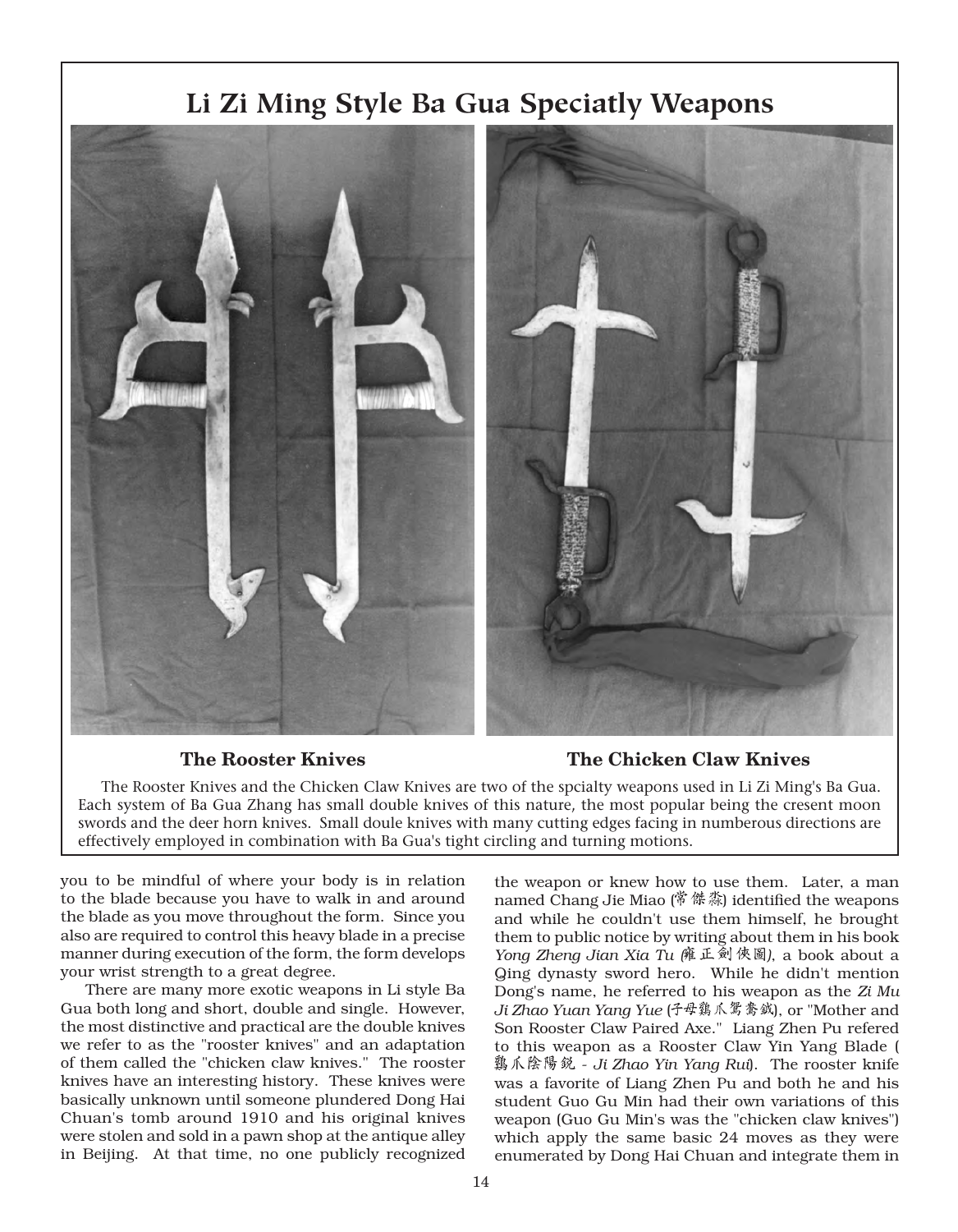various sequences in the advanced forms.

The rooster knives were developed for fighting and visually one can see that they are very dangerous weapons to wield. They have little spots that were intended to be dipped in poison, they have hooks to draw people in, and numerous cutting edges. Beyond their practicality as fighting weapons, both the rooster knives and the chicken claw knives also train various strengths that are utilized in unarmed combat.

#### The rooster knives were developed for fighting and visually one can see that they are very dangerous weapons to **wield.** ing forearm and behind the electroped for  $\frac{m}{2}$  and training purposes it capacity to  $\boldsymbol{\theta}$  wield.

through your form. The heavy weight of the heavy weight of the weight of the weapons of the weapons of the weapons of the weapons of the weapons of the weapons of the weapons of the weapons of the weapons of the weapons of

The rooster knite is held much like a tonta, running up the forearm and behind the elbow, and it has many cutting edges, catching edges, hooks, and spear tips that obviously make it a very good inside fighting weapon, but for training purposes it works the triceps and forces you, because of all the sharp edges, to get your arm rotations very correct when you move through your form. The heavy weight of the weapon itself develops strength in the pronating a supinating aspect of the forearms. The grip of the wrist and the fingers and the flipping action executed with the weapon for stabbing with the rear end of it also works the wrist in a back and forth manner and develops punching power because you are extending and flipping around seven or eight pounds of weight. It works to develop the characteristic upward cutting motion of the upper arm and shoulder that is so prevalent in the Liang Zhen Pu style of Ba Gua. You see it when going upward from the bottom and circling over the top and cutting down. It is the action of the triceps and the shoulder rotation together that create this kind of power. The rooster knife, being very heavy, helps you to synchronize all of those joints and then the fact that there are many cutting edges, stabbing edges, and hooks in the weapon itself forces you to be very precise in your footwork and body work, especially since you are wielding two of these weapons at the same time. If you only pay attention to one of these weapons at once it would be very easy for you to hook yourself with the other.

The chicken claw knives, which were Guo Gu Min's favorite weapon, are held more like a regular short knife with a handguard and a small blade hook to catch the opponent's weapon. You also have a tomahawk like head at the end of the sword blade that extends 16 to 18 inches. You have three tips out at the end of the sword so that you can hook, grip, or deflect the opponent's weapon. The are lots of hooking and stabbing actions. This knife works a lot of circular actions with the wrist and thus develops the wrist more than the rooster



Some of the Qing Dynasty Era weapons in<br>Li Zi Ming's weapons collection are shown above